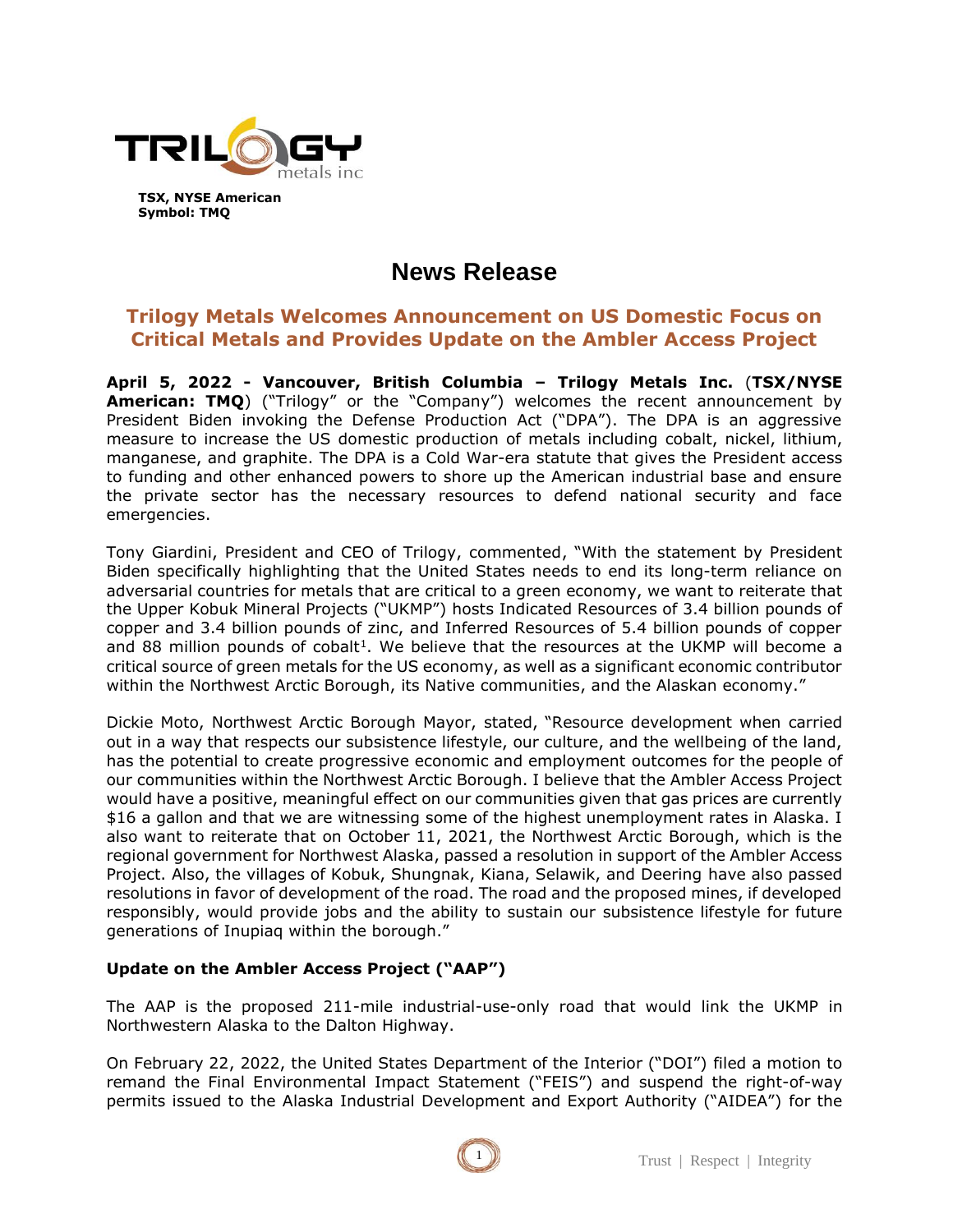AAP (the "**Voluntary Remand Motion**"). For more information on the motion by the DOI, please go to DOI [documents](https://s3.documentcloud.org/documents/21272672/blm-request-for-remand-in-ambler-case-22222.pdf) or go to the Trilogy website at [https://trilogymetals.com/news](https://trilogymetals.com/news-and-media/news/2022)[and-media/news/2022.](https://trilogymetals.com/news-and-media/news/2022)

On March 22, 2022, the Intervenor Defendants (the State of Alaska, NANA, AIDEA, and Ambler Metals LLC ("Ambler Metals")) filed motions in response to the DOI's Voluntary Remand Motion.

In its motion, Ambler Metals, the joint venture operating company equally owned by wholly owned subsidiaries of Trilogy and South32 Limited, stated that it does not oppose the Voluntary Remand Motion subject to the following conditions:

- No vacatur or termination of the permits;
- The remand must be completed within nine months;
- That there must be status updates to the court every 60 days during the remand period; and
- Federal Defendants (DOI) must lodge the administrative record within 30 days of issuing any new decision.

The Company expects that the DOI and the United States Department of Justice will prepare and submit their response brief to the United States District Court for the District of Alaska ("US District Court") by April 5, 2022. It will then be left to the US District Court to decide on the motion for a remand.

Mr. Giardini commented, "Again, I want to thank the people within the Northwest Arctic Borough in Alaska for taking the time and effort to express their support for the AAP. All five villages have been clear that the construction of the road is expected to have positive impacts for their communities, where a balance can be achieved with respect to the environment and the local people's subsistence culture and lifestyle."

### **Technical Reports**

<sup>1</sup>The Upper Kobuk Mineral Projects, which includes the Arctic Project and the Bornite Project, contains mineral resources referenced in the technical reports below:

- "Arctic Feasibility Study Alaska, USA NI 43-101 Technical Report" with an effective date of August 20, 2020, which was prepared on a 100% ownership basis, of which Trilogy's share is 50%, and under National Instrument 43-101 standards by independent consultant, Ausenco Engineering Canada Inc. of Vancouver, Canada. A copy of the report is available at www.edgar.com, www.sedar.com and www.trilogymetals.com.
- "NI 43-101 Technical Report on the Bornite Project, Northwest Alaska, USA" with an effective date of December 31, 2021 which was prepared under National Instrument 43-101 standards by independent consultants Robert Sim, P.Geo., SIM Geological Inc., Bruce M. Davis, FAusIMM and Jeff Austin, P.Eng., International Metallurgical & Environmental Inc.

Arctic's Indicated Mineral Resources total 36.0 million tonnes grading 3.07% copper and 4.23% zinc, at a 0.5% cut-off grade, containing 2.44 billion pounds of copper, and 3.35 billion pounds of zinc.

Bornite's In-Pit Indicated Mineral Resources total 41.7 million tonnes grading 1.04% copper, at a 0.5% cut-off grade, containing 955 million pounds of copper.

Arctic's Inferred Mineral Resources total 3.5 million tonnes grading 1.71% copper and 2.72%

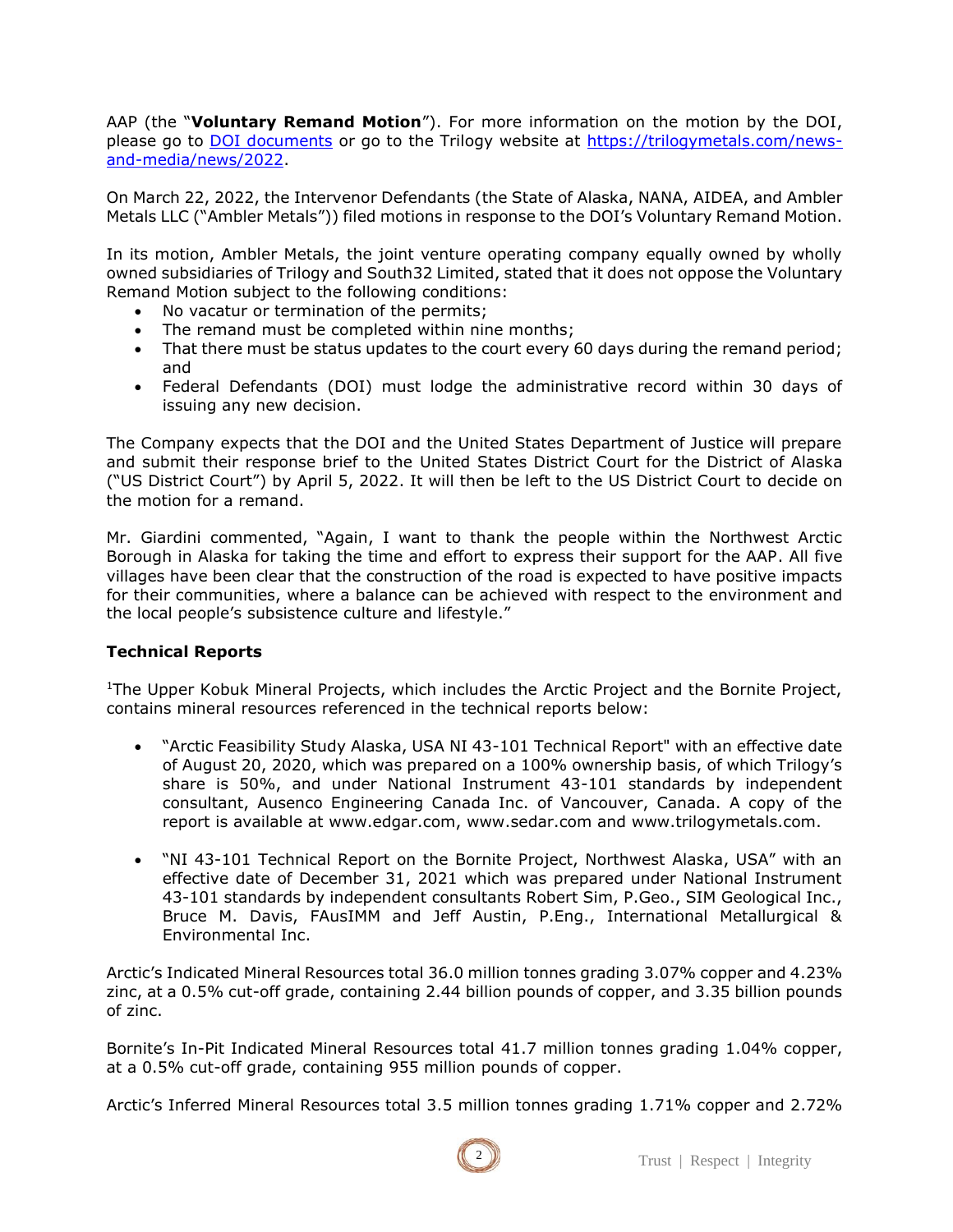zinc, at a 0.5% cut-off grade, containing 131 million pounds of copper, and 210 million pounds of zinc.

Bornite's In-Pit Inferred Mineral Resources total 93.9 million tonnes grading 0.98% copper, at a 0.5% cut-off grade, containing 2.03 billion pounds of copper. It also has 135.6 million tonnes grading 0.017% cobalt, at a 0.5% cut-off grade, containing 51 million pounds of cobalt.

Bornite's Below-Pit (South Reef) Inferred Mineral Resources total 35.3 million tonnes grading 3.39% copper, at a 1.5% cut-off grade, containing 2.64 billion pounds of copper. It also has 35.3 million tonnes grading 0.039% cobalt, at a 1.5% cut-off grade, containing 30 million pounds of cobalt.

Bornite's Below-Pit (Ruby Zone) Inferred Mineral Resources total 15 million tonnes grading 1.98% copper, at a 1.5% cut-off grade, containing 653 million pounds of copper. It also has 15.0 million tonnes grading 0.021% cobalt, at a 1.5% cut-off grade, containing 7 million pounds of cobalt.

#### **About Trilogy Metals**

Trilogy Metals Inc. is a metal exploration and development company which holds a 50 percent interest in Ambler Metals LLC which has a 100 percent interest in the Upper Kobuk Mineral Projects ("UKMP") in Northwestern Alaska. On December 19, 2019, South32, a globally diversified mining and metals company, exercised its option to form a 50/50 joint venture with Trilogy. The UKMP is located within the Ambler Mining District which is one of the richest and most-prospective known copper-dominant districts in the world. It hosts world-class polymetallic volcanogenic massive sulphide ("VMS") deposits that contain copper, zinc, lead, gold and silver, and carbonate replacement deposits which have been found to host high-grade copper and cobalt mineralization. Exploration efforts have been focused on two deposits in the Ambler Mining District – the Arctic VMS deposit and the Bornite carbonate replacement deposit. Both deposits are located within a land package that spans approximately 181,387 hectares. Ambler Metals has an agreement with NANA Regional Corporation, Inc., an Alaska Native Corporation that provides a framework for the exploration and potential development of the Ambler Mining District in cooperation with local communities. Trilogy's vision is to develop the Ambler Mining District into a premier North American copper producer.

#### **Company Contacts**

Patrick Donnelly Vice President, Corporate Communications & Development patrick.donnelly@trilogymetals.com 604-630-3569

#### **604-638-8088 or 1-855-638-8088 # # #**

#### *Cautionary Note Regarding Forward-Looking Statements*

*This press release includes certain "forward-looking information" and "forward-looking statements" (collectively "forward-looking statements") within the meaning of applicable Canadian and United States securities legislation including the United States Private Securities Litigation Reform Act of 1995. All statements, other than statements of historical fact, included herein, including, without limitation, statements relating to the potential of the UKMP to become a critical source of green metals for the US economy; the potential of the UKMP to become a significant*